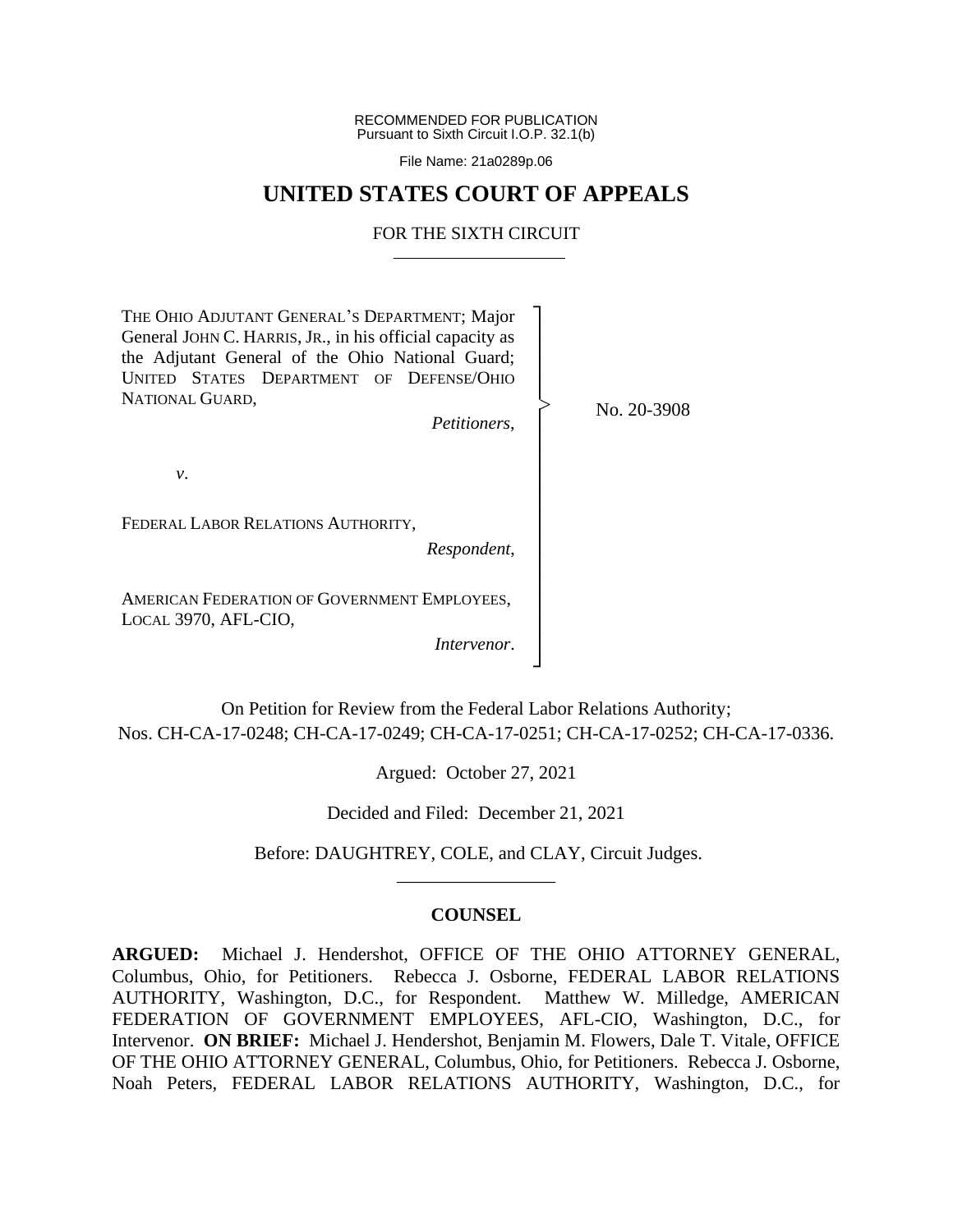EMPLOYEES, AFL-CIO, Washington, D.C., for Intervenor.

# **OPINION** \_\_\_\_\_\_\_\_\_\_\_\_\_\_\_\_\_

\_\_\_\_\_\_\_\_\_\_\_\_\_\_\_\_\_

COLE, Circuit Judge. The Ohio National Guard and its Adjutant General (collectively, the "Guard") petition this court to review a Federal Labor Relations Authority ("FLRA") decision and order arising out of a collective-bargaining dispute between the Guard and the union that represents its technicians, the American Federation of Government Employees, Local 3970, AFL-CIO (the "Union"). The Guard seeks reversal of the decision and order, arguing that the FLRA does not have jurisdiction under the Federal Service Labor-Management Relations Statute (the "Statute"), 5 U.S.C. §§ 7101–7135, to adjudicate federal labor-relations questions between the Guard and the technicians' Union. The Guard additionally argues that it is unconstitutional for the FLRA to enforce the Statute by issuing orders to state national guards and their adjutants general, and that the Guard cannot legally comply with the FLRA's order. We deny the Guard's petition.

## I. BACKGROUND

This case arises from the Guard's decision to end its 45 year-long collective-bargaining relationship with the Union that represents its technicians. National Guard technicians are civilian federal employees who work in a wide variety of clerical, administrative, and technical roles in support of the Guard's daily operations. *N.J. Air Nat'l Guard v. FLRA*, 677 F.2d 276, 279 (3d Cir. 1982). Technicians are described as dual-status employees because their employment is "a hybrid, both of federal and state, and of civilian and military strains." *Ill. Nat'l Guard v. FLRA*, 854 F.2d 1396, 1398 (D.C. Cir. 1988). Although technicians hold a military grade and wear a military uniform while performing the military aspects of their jobs, they are also "afforded the benefits and rights generally provided for federal employees in the civil service." *N.J. Air Nat'l Guard,* 677 F.2d at 279.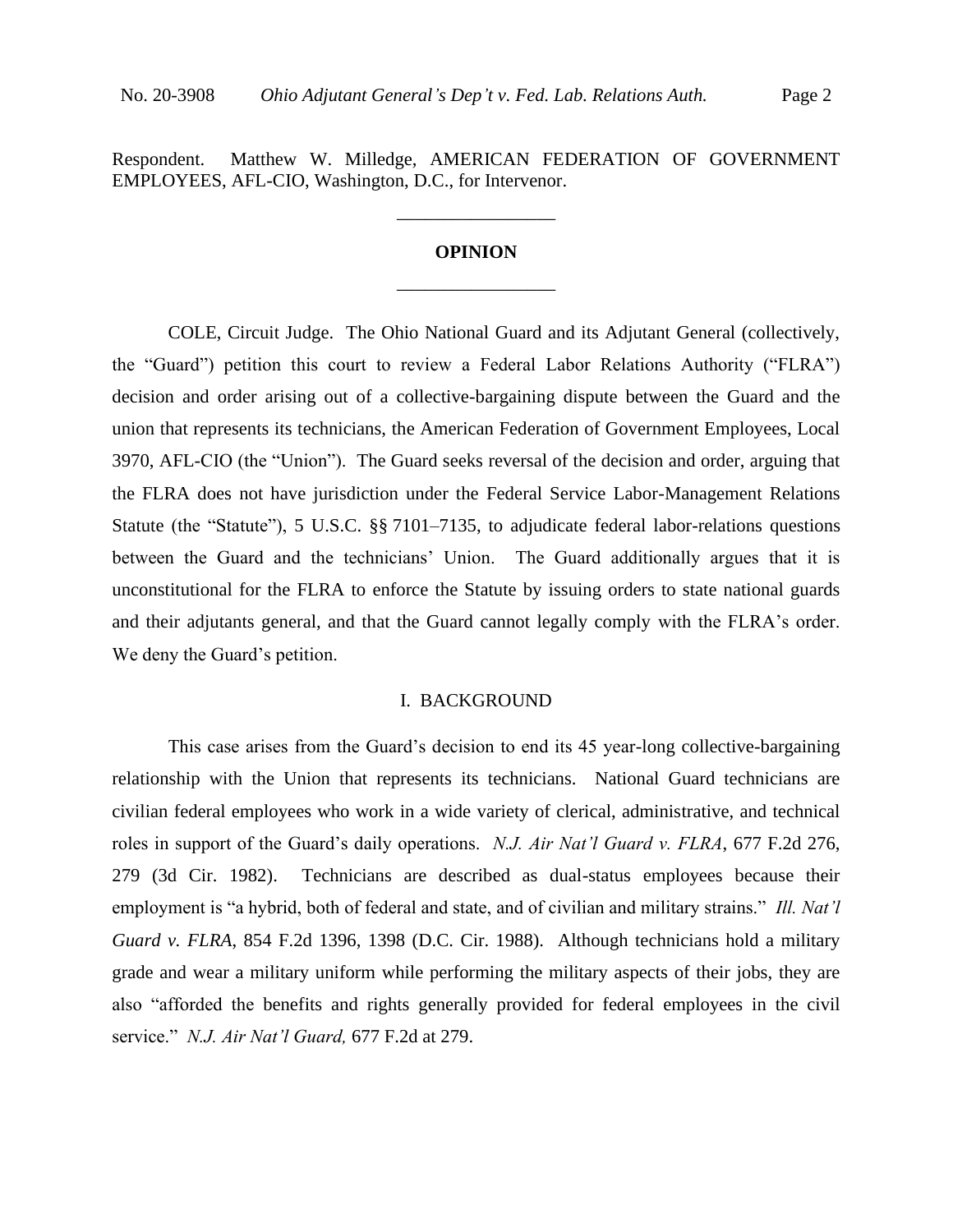The most recent collective bargaining agreement ("CBA") between the Guard and the Union was signed in 2011 and was set to expire in 2014. As the expiration date neared, the Guard and the Union started negotiations for a new CBA. But no new agreement was reached by the expiration date. In January 2014, seemingly to continue bargaining and reestablish the CBA, the Guard issued a memorandum. In this memorandum, the Guard recommitted to being bound by the mandatory bargaining topics set forth in the 2011 CBA.

But the Guard did not keep its promise. Instead, in September 2016, the Guard issued a memorandum titled "Collective Bargaining Agreement (CBA)." This memorandum was sent to over 2,000 people, including many bargaining-unit technicians. The memorandum announced:

1. **No Collective Bargaining Agreement (CBA).** The Ohio National Guard has informed Local 3970, American Federation of Government Employees, that the Ohio National Guard is not bound by any provision of the CBA between the parties that expired in 2014.

2. **Federal Service Labor Management Relations Statute** . . . . The Ohio National Guard has also communicated to Local 3970 that it questions the applicability to National Guard Technicians of the statutes in the [Federal Service Labor-Management Relations Statute] that have historically underlain the collective bargaining relationship between local 3970 and the Ohio National Guard. The details of this jurisdictional dispute are unimportant here; but until this dispute is resolved in a satisfactory way, new CBA or by some other means, the Ohio National Guard does not consider itself obligated to abide by the [Federal Service Labor-Management Relations Statute].

(ALJ Decision, Pet'r App., Dkt. 19, p. 21a (alterations added.))

After issuing this memorandum and thus ending the collective-bargaining relationship between itself and the technicians' Union, the Guard next started terminating Union dues deductions. First, the Guard told the Union it did not have Standard Form 1187s ("Form 1187s")—which is a request for payroll deductions for dues—on file for most of the dues-paying members of the Union. Federal-sector bargaining-unit members (like those in the Union) are required to submit Form 1187s to their employing agencies. Once a Form 1187 is submitted, union dues are deducted from member paychecks, as provided by 5 U.S.C. § 7115(a). If employees want to cancel dues allotments, they must submit a different form: Standard Form 1188—cancellation of payroll deductions ("Form 1188").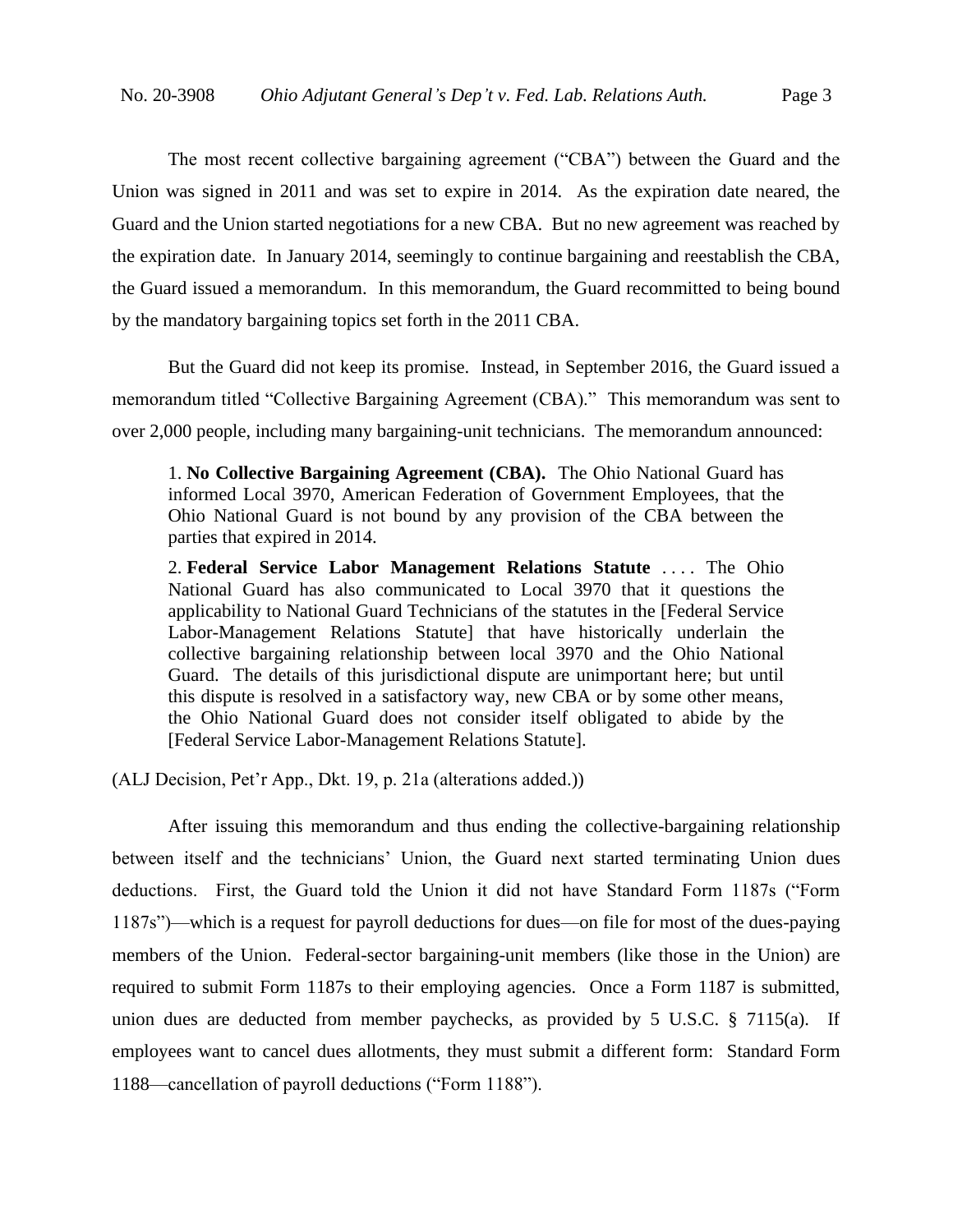The Guard acknowledged it was required to maintain Form 1187s in its files, and that the bargaining unit employees were not so obligated. Still, the Guard could not explain what happened to the Form 1187s, and it sent letters to most dues-paying members, including the President of the local Union, asking them to either provide a copy of the original form or resubmit the form within 60 days. If members did not submit a new or original Form 1187 within the 60-day period, the Guard completed a Form 1188 for those employees and signed the forms on their behalf without asking for consent. As a result, union dues deductions for around 89 bargaining unit employees were terminated between September 2016 and June 2017.In April 2017, the Guard sent a letter to at least 48 bargaining-unit employees, 41 of whom had a Form 1187 on file. In this letter, the Guard recommended that the union-dues allotments for these employees be terminated because there was no longer a CBA.

In March 2017, in response to the Guard's conduct, the Union filed four Unfair Labor Practice charges ("ULPs") with the FLRA. At this stage in the ULP process, the FLRA's regional General Counsel investigates the charges and decides whether to issue a complaint on behalf of the Union. Here, the General Counsel issued a complaint alleging that the Guard refused to negotiate in good faith when it told employees it was no longer bound by the Statute or the CBA. The General Counsel also alleged that the Guard refused to negotiate in good faith when it unilaterally implemented new policies regarding union-dues deductions and, as a result, the Guard interfered with, restrained, and coerced employees in the exercise of their rights under the Statute.

The Union filed an additional ULP charge with the FLRA in April 2017. After investigating, the FLRA's Regional Director filed a second complaint on behalf of the Union and consolidated this new case with the first one. Like the General Counsel's first complaint, this one also alleged that the Guard interfered with, restrained, and coerced employees in the exercise of their rights under the Statute, this time by recommending the termination of employees' union-dues deductions.

In May 2017, the Guard filed answers to the first and second complaints. In both answers, the Guard admitted certain facts, but denied that it violated the Statute. For example, the Guard conceded that it terminated the dues of most of the paying bargaining-unit employees.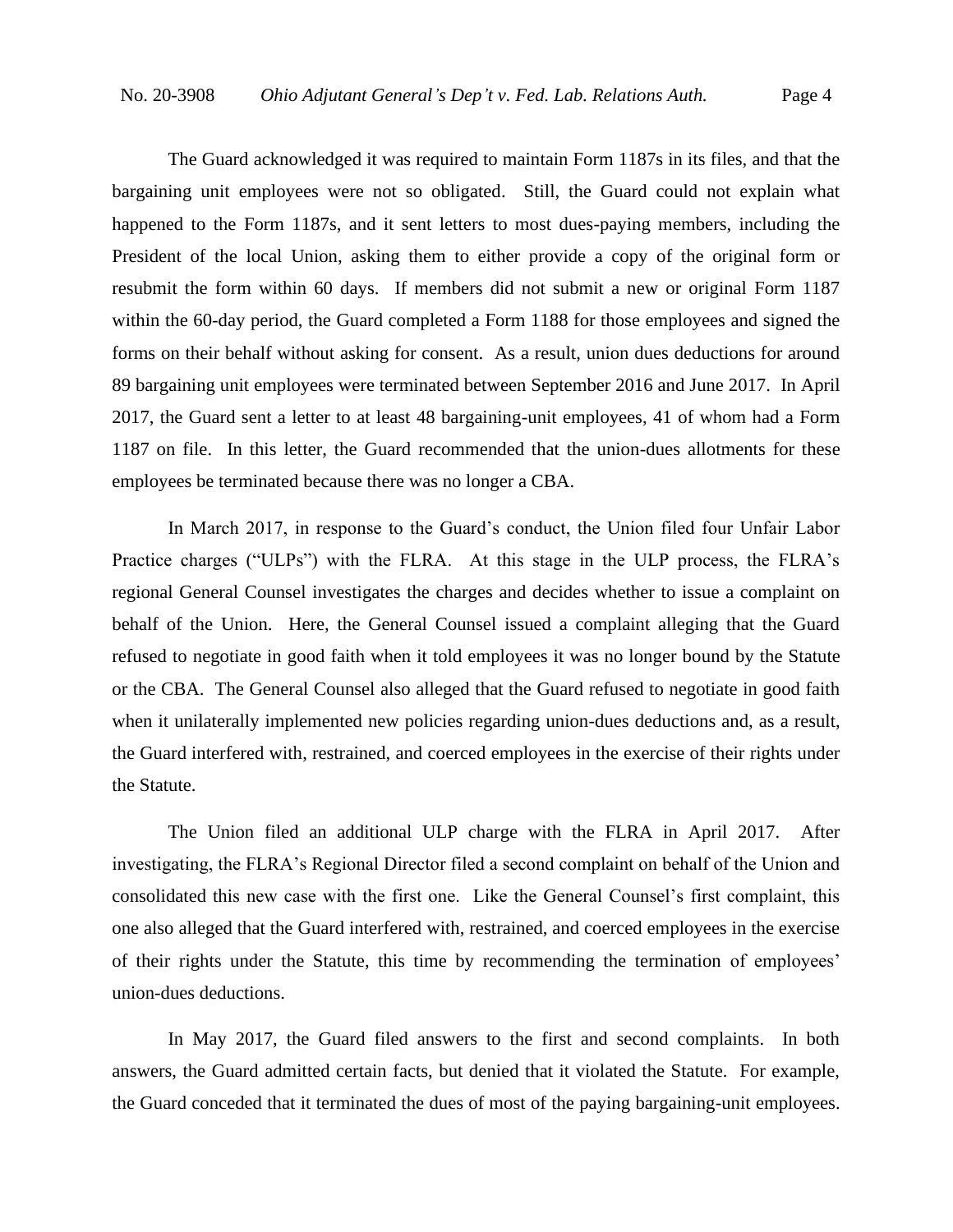But the Guard denied that it constitutes an "agency" and that technician bargaining-unit employees are "employees" for the purposes of the Statute. Both the General Counsel and the Guard moved for summary judgment before an Administrative Law Judge ("ALJ"). The assigned ALJ denied both motions and set the case for a hearing.**<sup>1</sup>**

After conducting the hearing, the ALJ issued a recommended decision on June 18, 2018. The ALJ found that: (1) the Guard is an "agency" within the meaning of  $\S$  7103(a)(3); (2) the FLRA had jurisdiction over the Guard; (3) technicians had collective-bargaining rights under the Statute; and (4) the Guard's actions in repudiating the CBA clearly violated the Statute.

The ALJ ordered the Guard to cease and desist from: (1) "[f]ailing and/or refusing to recognize and comply with the mandatory terms of the expired [CBA];" (2) "[f]ailing and/or refusing to maintain existing personnel policies, and practices and matters affecting working conditions;" (3) "[u]nlawfully removing employees from union dues withholdings, or threatening to do so;" and (4) "[i]nforming employees, supervisors, and managers that the [Guard] does not consider itself bound by the [Statute] and that the CBA… is a nullity." The ALJ also recommended that the Guard reinstate the dues allotments and reimburse to the Union the dues that were improperly cancelled.

If either party disagrees with the ALJ's recommended decision, that party can file an appeal with the FLRA's headquarters in Washington, D.C. These appeals are called "exceptions." 5 C.F.R. § 2423.40. Exceptions are heard by a panel of FLRA members. And in July 2018, the Guard filed exceptions to the ALJ's recommended decision. The Guard argued that the FLRA cannot regulate state national guards because Congress had not called the militia into service. The Guard further argued that the FLRA does not have jurisdiction over technician employees. In addition to challenging the FLRA's jurisdiction, the Guard contended that its actions were not ULPs, and that the remedies recommended by the ALJ were inappropriate.

In August 2018, the FLRA's General Counsel opposed the Guard's exceptions. Citing our decision in *Federal Labor Relations Authority v. Michigan Army National Guard*, 878 F.3d

**<sup>1</sup>**ULP hearings are adversarial hearings before an ALJ.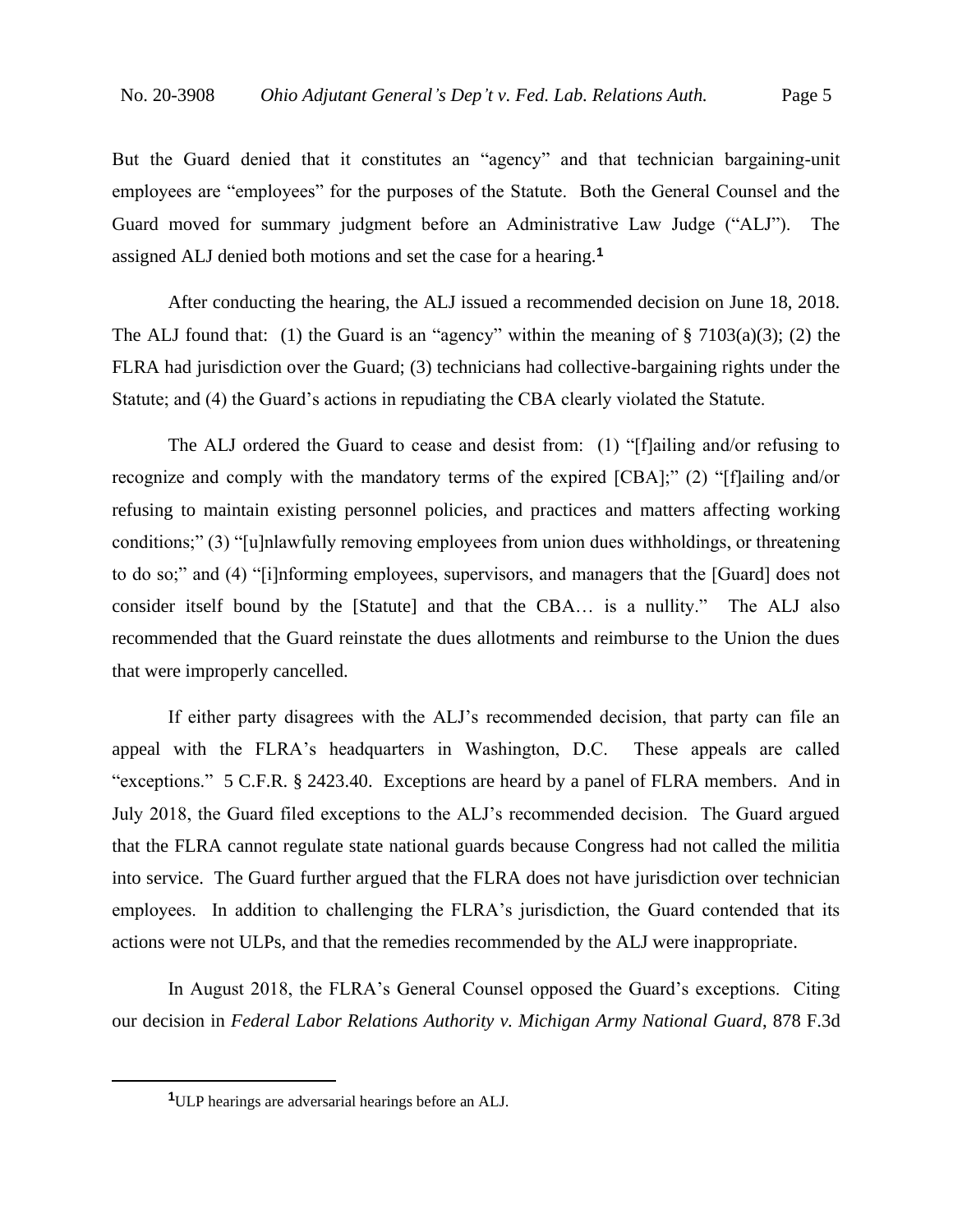171 (6th Cir. 2017), the General Counsel argued that the Guard fell under the FLRA's jurisdiction in its capacity as the employer of technicians, who are protected by the Statute.

On June 30, 2020, the three-member FLRA panel, with one member dissenting, issued a Decision and Order adopting the ALJ's recommended decision in full, finding the ALJ did not commit prejudicial error in his factual findings or legal analysis. The FLRA found that the Guard's exception "served only to repeat its arguments below." The Guard timely petitioned this court to review the FLRA's order, arguing that we should reverse the FLRA's decision.

# II. ANALYSIS

#### **A. The FLRA's Waiver Argument**

The core issue before us is whether the FLRA has jurisdiction under the Statute to adjudicate federal labor-relations questions between the Guard and the technicians' Union.<sup>2</sup> But before turning to the merits, we first address the FLRA's waiver argument. Title 5, Section 7123(c) of the United States Code provides that "[n]o objection that has not been urged before the [FLRA], or its designee, shall be considered by the court, unless the failure or neglect to urge the objection is excused because of extraordinary circumstances." On appeal, the FLRA asserts that five of the Guard's arguments cannot be reviewed by this court because they were not properly exhausted in the Guard's exceptions briefing below. The five arguments that the FLRA takes issue with are:

- 1) The Guard's arguments based on the text of the Statute.
- 2) The Guard's arguments based on the canon of constitutional avoidance.
- 3) The Guard's arguments based on the federalism canon.
- 4) The Guard's argument that the FLRA's order to reinstate the wrongfully terminated dues allotments is unenforceable.
- 5) The Guard's arguments based on the "uniformed services" exception.

We are not persuaded by the FLRA's narrow reading of the exhaustion requirement in 5 U.S.C. § 7123(c). On appeal, "parties are not limited to the precise arguments they made below." *Lebron v. Nat'l R.R. Passenger Corp.*, 513 U.S. 374, 379 (1995) (quoting *Yee v.* 

<sup>&</sup>lt;sup>2</sup>Created by the Civil Service Reform Act of 1978, the FLRA is an independent federal agency that governs labor-relations between the federal government and its employees.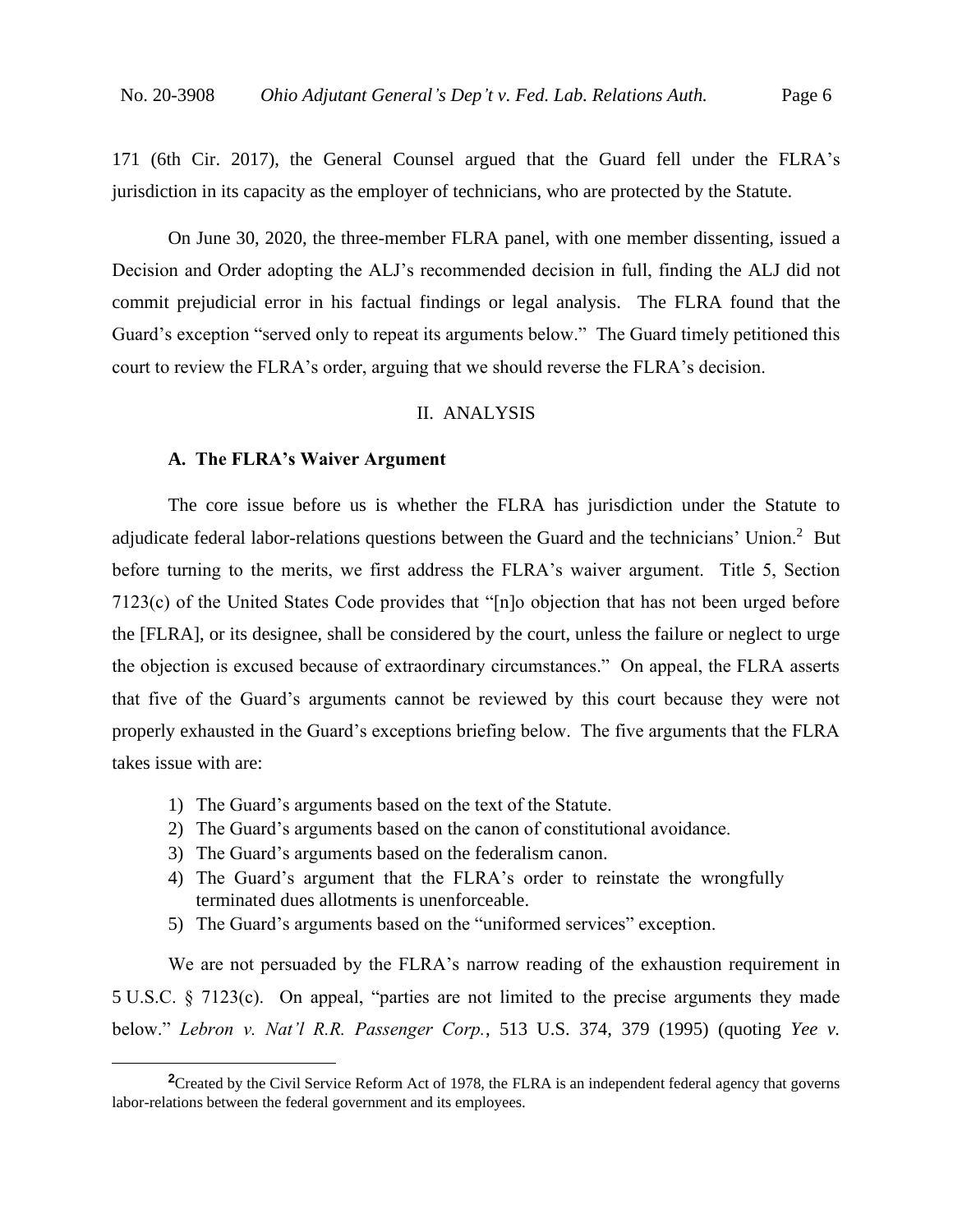*Escondido,* 503 U.S. 519, 534 (1992)). Although it is true that the Guard did not raise these five arguments verbatim at the exceptions stage, each argument nonetheless supports the consistently argued claims that the Guard brought below. It would be unreasonable, and in some ways would defeat the purposes of appellate litigation, to require the petitioners to raise the exact same arguments that they raised earlier. Thus, these five arguments are not waived, and we move on to the merits.

## **B. The FLRA's Jurisdiction Over the Guard**

The Guard contends that the FLRA lacks jurisdiction over the Guard because the Guard is not an executive agency under the Statute. Questions of statutory interpretation are questions of law, which we review de novo. *Ammex, Inc. v. United States*, 367 F.3d 530, 533 (6th Cir. 2004) (citing *Johnson v. Econ. Dev. Corp*., 241 F.3d 501, 509 (6th Cir. 2001)).

As background, the Statute is a federal law that establishes collective-bargaining rights for most employees of the federal government. It was established under Title VII of the Civil Service Reform Act of 1978, which limited the scope of the FLRA's jurisdiction to "executive agencies." 5 U.S.C.  $\S$  7103(a)(3). Thus, we start our analysis by addressing whether the Guard is a federal executive agency under the Statute. Our precedent dictates that it is.

In *Michigan Army National Guard,* the Michigan National Guard challenged the power of the FLRA to assert jurisdiction over it and cited to many of the same cases on which the Guard now relies. We rejected their challenge and held that the Statute "clearly" provides labor rights and protections to dual-status technicians, and that the FLRA has jurisdiction over state national guards and their adjutants general with respect to technician bargaining. *Id.* at 178 (citing *N.J. Air Nat'l Guard*, 677 F.2d at 286; *Lipscomb v. FLRA,* 333 F.3d 611, 620 (5th Cir. 2003)). We reasoned that "[w]hile each state unit of the National Guard is 'a state agency, under state authority and control,' the 'activity, makeup, and function of the Guard is provided for, to a large extent, by federal law.'" *Id.* at 177 (citing *New Jersey Air Nat'l Guard*, 677 F.2d at 278).

Put differently, in their capacity as employers of dual-status technicians who receive "the benefits and rights generally provided for federal employees in the civil service," *id.* (quoting *New Jersey Air Nat'l Guard*, 677 F.2d at 279), state national guards are executive agencies.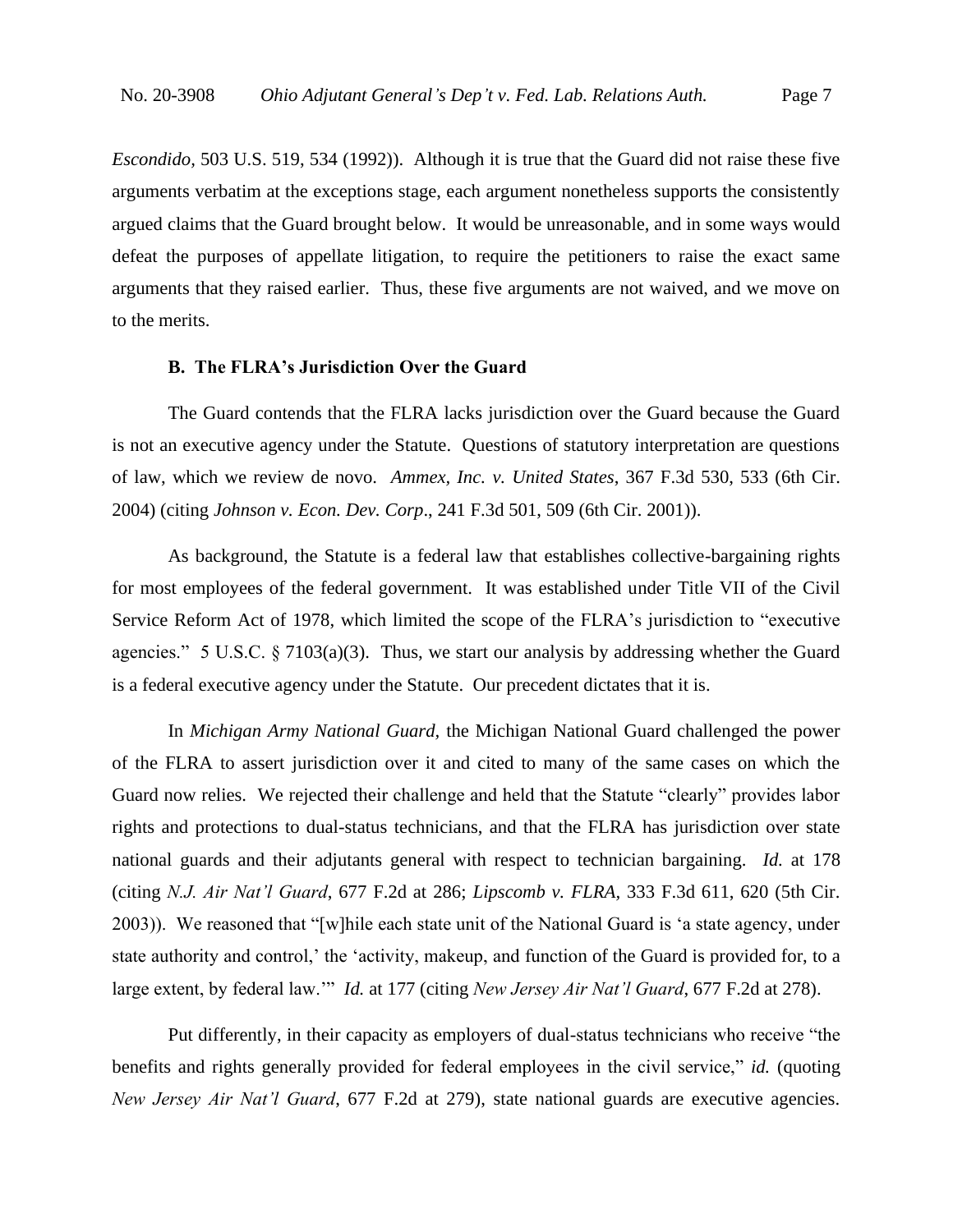Because our precedent dictates that the FLRA has jurisdiction over the Michigan National Guard with respect to labor-relations disputes, it would be unreasonable to suggest that the FLRA does not have jurisdiction over the Ohio National Guard with respect to nearly identical issues.

Every other circuit that has considered this issue has similarly found that state national guards constitute executive agencies in their capacity as employers and supervisors of technicians. For example, in *Lipscomb*, 333 F.3d at 616, the Fifth Circuit held that dual-status technicians are employees of an "executive agency" for the purposes of the Statute. In fact, the Guard itself concedes that many circuits have held that "technicians have bargaining rights under the Reform Act, and that state adjutants general or state national guards are therefore subject to the orders of the FLRA." *See Assoc. of Civilian Technicians v. FLRA*, 230 F.3d 377, 378 (D.C. Cir. 2000); *U.S. Dep't of Def. v. FLRA*, 982 F.2d 577, 578 (D.C. Cir. 1993); *N.Y. Council, Ass'n of Civilian Technicians v. FLRA*, 757 F.2d 502, 505 (2d Cir. 1985); *Ind. Air Nat'l Guard v. FLRA*, 712 F.2d 1187, 1190 n.3 (7th Cir. 1983); *Neb. v. FLRA*, 705 F.2d 945, 948 (8th Cir. 1983); *Cal. Nat'l Guard v. FLRA*, 697 F.2d 874, 879 (9th Cir. 1983); *N.J. Air Nat'l Guard*, 677 F.2d at 286. If we accepted the Guard's argument to the contrary, we would create a circuit split. And given the "unanimity of thought" across the circuits on this issue, we are not inclined to do so. *Terry v. Tyson Farms, Inc.*, 604 F.3d 272, 279 (6th Cir. 2010).

For the foregoing reasons, the Guard is a federal executive agency in its capacity as the employer of technicians. Thus, the FLRA has jurisdiction over the Guard with respect to laborrelations issues under the Statute.

### **C. The FLRA's Jurisdiction Over Dual-Status Technicians**

To issue orders over the Guard with respect to the collective-bargaining disputes at issue here, the FLRA also needs jurisdiction over dual-status technicians. The Guard argues that technicians are members of the uniformed services, and that the Civil Service Reform Act explicitly excludes members of the uniformed services from the FLRA's reach. 5 U.S.C. § 7103(a)(2)(B)(ii). According to the Guard, technicians are members of the uniformed services because they must "wear the uniform appropriate for the member's grade and component of the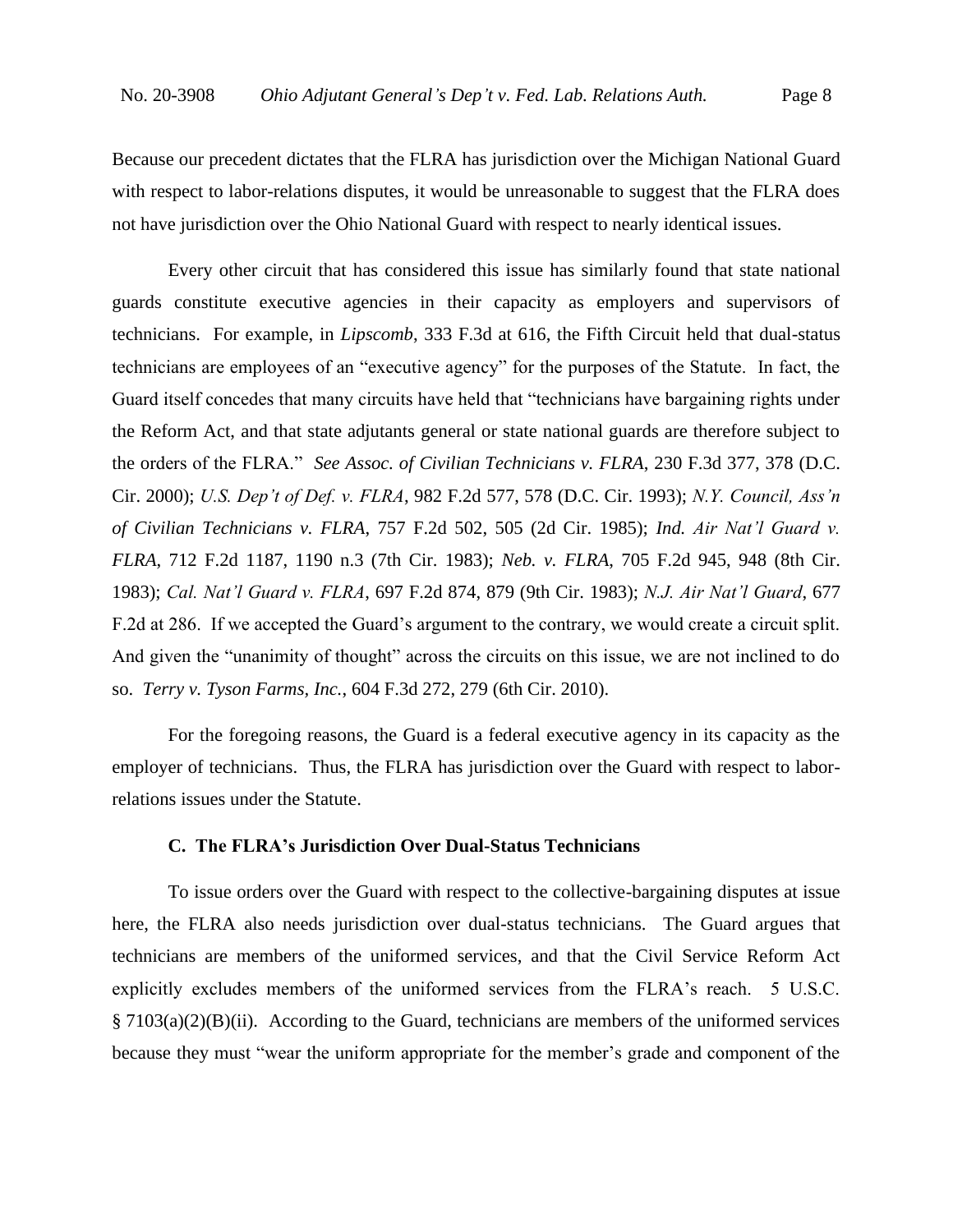armed forces." 32 U.S.C. § 709(b)(4). But once again, our decision in *Michigan Army National Guard* forecloses this conclusion.

In *Michigan Army National Guard*, we held that dual-status national guard technicians are covered by the Statute and are thus afforded certain labor rights. 878 F.3d at 179–80. This includes the right to form, join, and/or assist a labor organization, and the right for labor organizations to engage in collective bargaining with their employing guard over certain labor relations matters related to the civilian aspects of technician employment. *Id.* at 181. And because the FLRA is tasked with enforcing these rights, it follows that technicians fall under the FLRA's jurisdiction. Were we to accept the Guard's argument that technicians are not covered under the FLRA's jurisdiction, we would in effect be overturning the ruling of a three-judge panel, an action we are not permitted to take under these circumstances. *See, e.g., United States v. Lanier*, 201 F.3d 842, 846 (6th Cir. 2000).

Statutory analysis provides further support for the conclusion that dual-status technicians fall within the FLRA's jurisdiction. The Civil Service Reform Act separates government service into three buckets: the civil service, the armed forces, and the uniformed services. 5 U.S.C. § 2101(1). Additionally, the text of 10 U.S.C. § 10216(a) discusses dual-status military technicians and states that "for purposes of this section and *any other provisions of the law*," dual-status technicians are "federal civilian employees," not uniformed services employees. (Emphasis added.) Because technicians are federal civilian employees, they have collective bargaining rights under the Statute.

The legislative history of 10 U.S.C. § 976, which prohibits military unions, also supports this reading. The House Committee specifically rejected the idea that civilian technicians were members of the military. H.R. Rep. No. 95-894(II) at 7 (1978). This legislative history reflects Congress's efforts to ensure that dual-status technicians, in their civilian capacity, have collective bargaining rights that members of the uniformed services do not have.

Thus, for the reasons stated, both the Guard and its technicians fall within the scope of the FLRA's jurisdiction.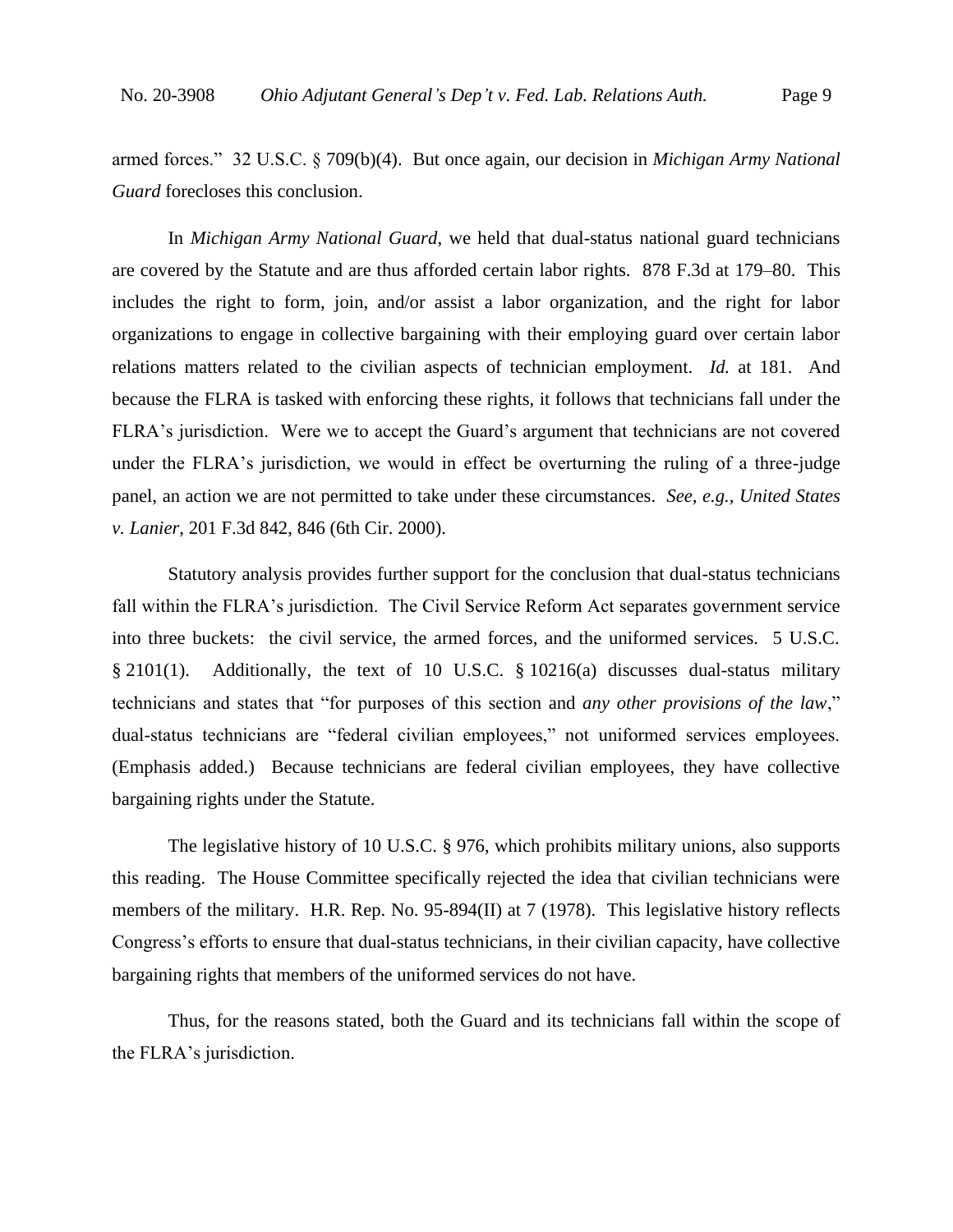#### **D. The Guard's Constitutional Arguments**

We turn next to the Guard's constitutional challenge. We review constitutional questions de novo. *Ammex*, 367 F.3d at 533 (citing *Johnson*, 241 F.3d at 509.)

The Guard argues that, under the Militia Clause of the Constitution, art. I, § 8, cls. 15–16, Congress's power to govern state national guards (militias) extends only to the part of the militia that is employed in service of the United States. The Guard understands this to mean that "Congress's power to govern the militia applies only to the portion of the militia called into active duty at any one time." (Pet'r Br. 32.) If the state guard has not been called into active duty, argues the Guard, then the Tenth Amendment "reserves to the states" the power to regulate. (*Id.* at 33.) This argument fails. It is not unconstitutional for the FLRA to enforce the Statute by issuing orders to state national guards and their adjutants general. Not a single court of appeals has found that the FLRA lacks jurisdiction over dual-status technicians, or their employing agencies, when the labor dispute at hand is related to the civilian aspects of a technician's job.

In *Lipscomb*, for example, the Fifth Circuit addressed similar arguments from the Mississippi National Guard. 333 F.3d at 620. Specifically, the Fifth Circuit rejected the argument that the Tenth and Eleventh Amendments barred the FLRA from exercising jurisdiction over the Mississippi Guard. *Id.* at 618 n.7. The Fifth Circuit found that, in its capacity as employer of dual-status technicians, the Mississippi Adjutant General and Mississippi National Guard were not acting as state agencies, but instead as federal executive agencies. *Id*. at 618–19. For that reason, the Fifth Circuit held there were no constitutional problems with Congress giving the FLRA jurisdiction over the state guard. The Tenth and Eleventh Amendment issues addressed in *Lipscomb* mirror the Guard's arguments in this case, and we find the Fifth Circuit's reasoning persuasive here. It is not unconstitutional for the FLRA to enforce the Statute by issuing orders to state national guards in their role as employers of technicians.